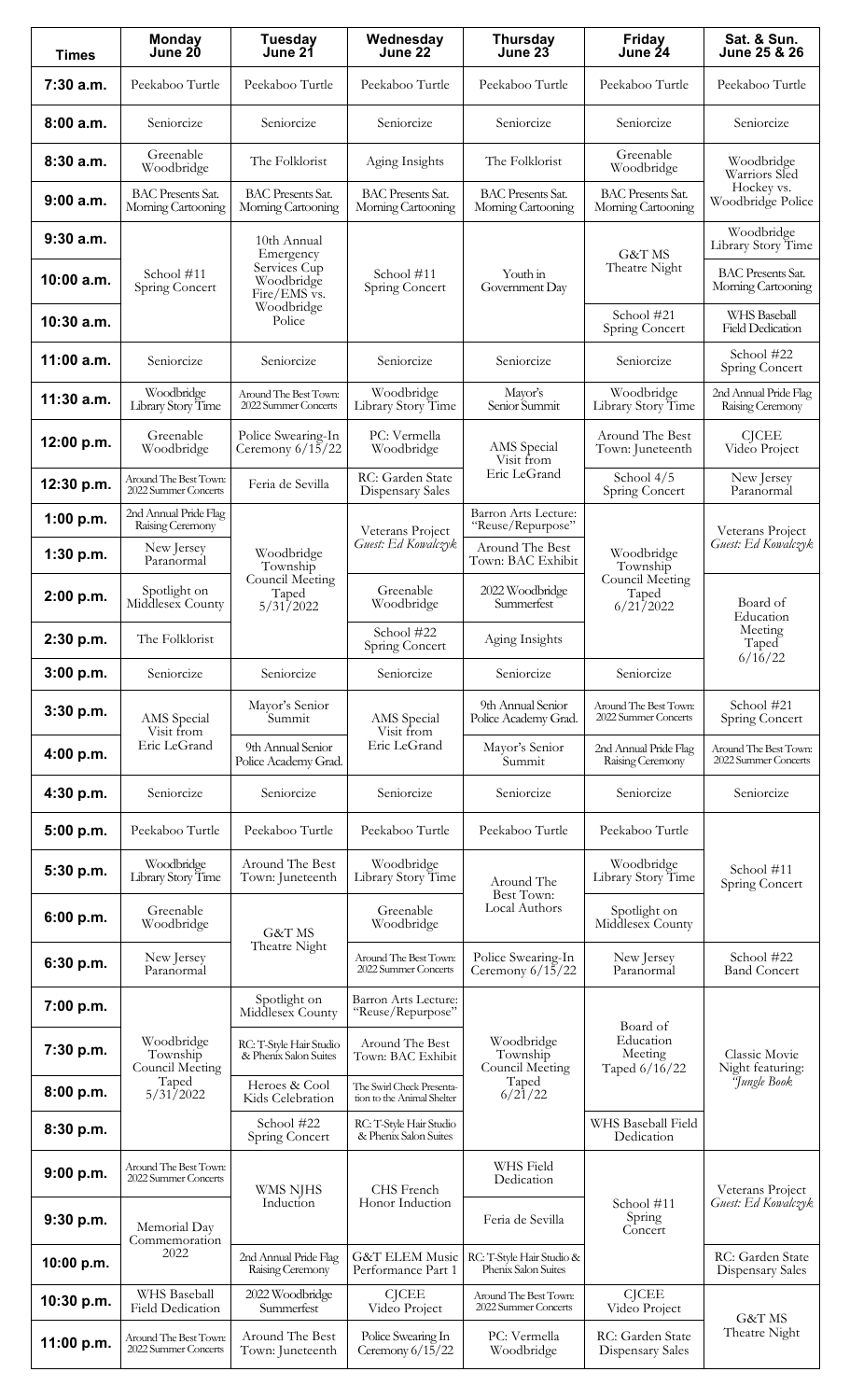| <b>Times</b> | <b>Monday</b><br>June 27                                                                          | <b>Tuesday</b><br>June 28                                                  | Wednesday<br>June 29                                                       | <b>Thursday</b><br>June 30                                                                          | <b>Friday</b><br>July 1                                                    | Sat. & Sun.<br><b>July 2 &amp; 3</b>                                                         |
|--------------|---------------------------------------------------------------------------------------------------|----------------------------------------------------------------------------|----------------------------------------------------------------------------|-----------------------------------------------------------------------------------------------------|----------------------------------------------------------------------------|----------------------------------------------------------------------------------------------|
| 7:30 a.m.    | Peekaboo Turtle                                                                                   | Peekaboo Turtle                                                            | Peekaboo Turtle                                                            | Peekaboo Turtle                                                                                     | Peekaboo Turtle                                                            | Peekaboo Turtle                                                                              |
| 8:00a.m.     | Seniorcize                                                                                        | Seniorcize                                                                 | Seniorcize                                                                 | Seniorcize                                                                                          | Seniorcize                                                                 | Seniorcize                                                                                   |
| 8:30 a.m.    | Greenable<br>Woodbridge                                                                           | The Folklorist                                                             | Aging Insights                                                             | The Folklorist                                                                                      | Greenable<br>Woodbridge                                                    | School #26<br>Jungle Book                                                                    |
| 9:00a.m.     | <b>BAC Presents Sat.</b><br>Morning Cartooning                                                    | <b>BAC Presents Sat.</b><br>Morning Cartooning                             | <b>BAC Presents Sat.</b><br>Morning Cartooning                             | <b>BAC Presents Sat.</b><br>Morning Cartooning                                                      | <b>BAC Presents Sat.</b><br>Morning Cartooning                             | The Swirl Check Presenta-<br>tion to the Animal Shelter                                      |
| $9:30$ a.m.  | JFK High School<br>2022<br>Commencement                                                           | Youth in<br>Government Day                                                 | Woodbridge<br>High School<br>2022<br>Commencement                          | WHS Baseball Field<br>Dedication                                                                    | Woodbridge<br>Middle School<br>2022<br>Promotion                           | Woodbridge<br>Library Story Time                                                             |
| 10:00 a.m.   |                                                                                                   |                                                                            |                                                                            | RC: 2Lit 2Fit                                                                                       |                                                                            | <b>BAC Presents Sat.</b><br>Morning Cartooning                                               |
| 10:30 a.m.   |                                                                                                   |                                                                            |                                                                            | Meet the Author<br>At Sewaren Library                                                               | PC: Vermilla<br>Woodbridge                                                 | Board of<br>Education                                                                        |
| 11:00 a.m.   | Seniorcize                                                                                        | Seniorcize                                                                 | Seniorcize                                                                 | Seniorcize                                                                                          | Seniorcize                                                                 | Meeting<br>Taped 6/16/22                                                                     |
| $11:30$ a.m. | Woodbridge<br>Library Story Time                                                                  | 9th Annual Senior Police<br>Academy Grad.                                  | Woodbridge<br>Library Story Time                                           | 2022 Woodbridge<br>Summerfest                                                                       | Woodbridge<br>Library Story Time                                           | School #26<br>2022<br>Promotion                                                              |
| 12:00 p.m.   | School #26<br>2022                                                                                | Colonia<br>Middle School                                                   | Heroes & Cool<br>Kids Celebration                                          | Iselin Middle School<br>2022                                                                        | School #26<br>2022<br>Promotion                                            |                                                                                              |
| 12:30 p.m.   | Promotion                                                                                         | 2022<br>Promotion                                                          | 2nd Annual Pride Flag<br>Raising Ceremony                                  | Promotion                                                                                           |                                                                            | New Jersey<br>Paranormal                                                                     |
| 1:00 p.m.    | 2nd Annual Pride Flag<br>Raising Ceremony<br>New Jersey<br>Paranormal                             | Woodbridge<br>Township<br>Council Meeting<br>Taped<br>6/21/2022            | Veterans Project<br>Guest: Ed Kowalczyk                                    | <b>Barron Arts Presents</b><br>Lecture: "Voices in<br>An Artist's Head"                             | Woodbridge<br>Township<br>Council Meeting                                  | Veterans Project<br>Guest: Ed Gorman<br>Board of<br>Education<br>Meeting<br>Taped<br>6/30/22 |
| 1:30 p.m.    |                                                                                                   |                                                                            |                                                                            |                                                                                                     |                                                                            |                                                                                              |
| 2:00 p.m.    | Around The Best Town:<br>2022 Summer Concerts                                                     |                                                                            | Greenable<br>Woodbridge                                                    | Around The Best<br>Town: Juneteenth                                                                 | Taped<br>6/21/2022                                                         |                                                                                              |
| 2:30 p.m.    | The Folklorist                                                                                    |                                                                            | WHS Field<br>Dedication                                                    | Aging Insights                                                                                      |                                                                            |                                                                                              |
| 3:00 p.m.    | Seniorcize                                                                                        | Seniorcize                                                                 | Seniorcize                                                                 | Seniorcize                                                                                          | Seniorcize                                                                 |                                                                                              |
| 3:30 p.m.    | Iselin<br>Middle school                                                                           | Around The<br>Best Town:<br>Local Author                                   | Colonia Middle<br>School<br>2022<br>Promotion                              | 2022 Relay for Life                                                                                 | Board of<br>Ed. Meeting<br>6/16/22                                         | School #18<br>2022 Promotion                                                                 |
| 4:00 p.m.    | 2022<br>Promotion                                                                                 |                                                                            |                                                                            | Police Swearing In<br>Ceremony, $6/15/22$                                                           |                                                                            | Meet the Author<br>At Sewaren Library                                                        |
| 4:30 p.m.    | Seniorcize                                                                                        | Seniorcize                                                                 | Seniorcize                                                                 | Seniorcize                                                                                          | Seniorcize                                                                 | Seniorcize                                                                                   |
| 5:00 p.m.    | Peekaboo Turtle                                                                                   | Peekaboo Turtle                                                            | Peekaboo Turtle                                                            | Peekaboo Turtle                                                                                     | Peekaboo Turtle                                                            |                                                                                              |
| 5:30 p.m.    | Woodbridge<br>Library Story Time                                                                  | School #18<br>2022 Promotion                                               | Woodbridge<br>Library Story Time                                           | School #18<br>2022 Promotion                                                                        | Woodbridge<br>Library Story Time                                           | Mayor's                                                                                      |
| 6:00 p.m.    | Greenable<br>Woodbridge                                                                           | RC: 2Lit 2 Fit                                                             | Greenable<br>Woodbridge                                                    |                                                                                                     | 2nd Annual Pride Flag<br>Raising Ceremony                                  | Summer<br>Concert                                                                            |
| 6:30 p.m.    | New Jersey<br>Paranormal                                                                          | Feria de Sevilla                                                           | Meet The Author<br>At Sewaren Library                                      | <b>LIVE</b>                                                                                         | New Jersey<br>Paranormal                                                   |                                                                                              |
| 7:00 p.m.    | Woodbridge<br>Township<br>Council Meeting<br>Taped<br>6/21/2022                                   | Around The Best<br>Town: Juneteenth                                        | <b>Barron</b> Arts<br>Presents<br>Lecture: "Voices in<br>An Artist's Head" | Board of<br>Education<br>Meeting<br>Woodbridge<br>Township<br>Council Meeting<br>Taped<br>6/21/2022 | Board of<br>Education<br>Meeting<br>Taped 6/30/22                          | Classic Movie<br>Night featuring:<br>"The Stranger"                                          |
| 7:30 p.m.    |                                                                                                   | Woodbridge<br>Middle School<br>2022<br>Promotion                           |                                                                            |                                                                                                     |                                                                            |                                                                                              |
| 8:00 p.m.    |                                                                                                   |                                                                            | Around The<br>Best Town:<br>Local Author                                   |                                                                                                     |                                                                            |                                                                                              |
| 8:30 p.m.    |                                                                                                   |                                                                            |                                                                            |                                                                                                     | School #18<br>2022 Promotion                                               |                                                                                              |
| 9:00 p.m.    | Around The Best Town:<br>2022 Summer Concerts<br>RC: T-Style Hair Studio<br>& Phenix Salon Suites | Youth in<br>Government Day                                                 | 2022 Relay For Life                                                        |                                                                                                     | Police Swearing In<br>Ceremony $6/15/22$                                   | Veterans Project<br>Guest: Ed Gorman                                                         |
| 9:30 p.m.    |                                                                                                   |                                                                            | PC: Vermella<br>Woodbridge                                                 |                                                                                                     | RC: Garden State<br>Dispensary Sales                                       |                                                                                              |
| 10:00 p.m.   | Woodbridge<br>High School<br>2022<br>Commencement                                                 | School #26<br>Jungle Book<br>Around The Best Town:<br>2022 Summer Concerts | JFK High School<br>2022<br>Commencement                                    | School #26<br>Jungle Book                                                                           | 2022 Mayor's<br>Summer Concert<br>featuring<br>"The Brother's<br>Comatose" | Around The Best Town:<br>2022 Summer Concerts                                                |
| 10:30 p.m.   |                                                                                                   |                                                                            |                                                                            |                                                                                                     |                                                                            | School #26<br>Jungle Book                                                                    |
| 11:00 p.m.   |                                                                                                   |                                                                            |                                                                            | RC: Garden State<br><b>Dispensary Sales</b>                                                         |                                                                            | 2022 Relay for Life                                                                          |